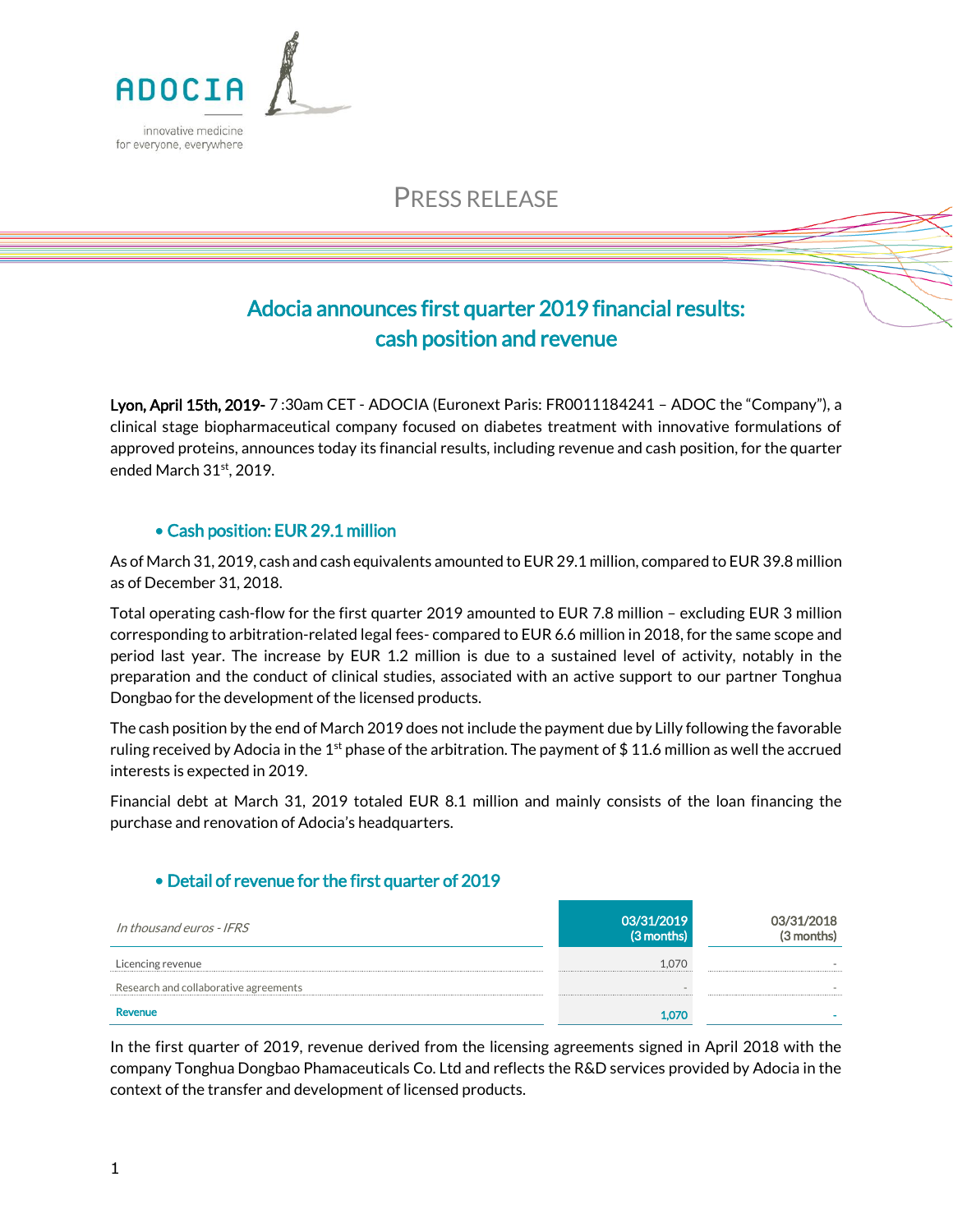### About Adocia

Adocia is a clinical-stage biotechnology company that specializes in the development of innovative formulations of already-approved therapeutic proteins and peptides for the treatment of diabetes and other metabolic diseases. In the diabetes field, Adocia's portfolio of injectable treatments is among the largest and most differentiated of the industry, featuring seven clinical-stage products. Additionally, Adocia expanded its portfolio to include the development of treatments of obesity and short bowel syndrome.

The proprietary BioChaperone® technological platform is designed to enhance the effectiveness and/or safety of therapeutic proteins while making them easier for patients to use. Adocia customizes BioChaperone to each protein for a given application. Adocia's clinical pipeline includes six novel insulin formulations for the treatment of diabetes: two ultrarapid formulations of insulin analog lispro (BioChaperone® Lispro U100 and U200), a combination of basal insulin glargine and rapid-acting insulin lispro (BioChaperone® Combo), a rapid-acting formulation of human insulin (HinsBet® U100), and two combinations of a prandial insulin with amylin analog pramlintide (BioChaperone® Pramlintide Insulin and ADO09). It also includes an aqueous formulation of human glucagon (BioChaperone® Glucagon) for the treatment of hypoglycemia. Adocia preclinical pipeline includes combinations of insulin glargine with GLP-1 receptor agonists (BioChaperone® Glargine GLP-1) for the treatment of diabetes, a ready-to-use combination of glucagon and a GLP-1 receptor agonist (BioChaperone<sup>®</sup> Glucagon GLP1) for the treatment of obesity and a ready-to-use aqueous formulation of teduglutide (BioChaperone® Teduglutide) for the treatment of short bowel syndrome.

In 2018, Adocia and Chinese insulin leader Tonghua Dongbao entered into a strategic alliance. In April 2018, Adocia granted Tonghua Dongbao licenses to develop and commercialize BioChaperone Lispro and BioChaperone Combo in China and other Asian and Middle-Eastern territories. The licensing included 50 million dollars upfront and up to 85 million dollars development milestones, plus double-digit royalties on sales. In June 2018, Tonghua Dongbao agreed to manufacture and supply active pharmaceutical ingredients insulin lispro and insulin glargine to Adocia globally, excluding China, to support Adocia's portfolio development in these territories.

Adocia aims to deliver "Innovative medicine for everyone, everywhere."

To learn more about Adocia, please visit us a[t www.adocia.com](http://www.adocia.com/)





### For more information please contact:

Adocia Gérard Soula Chairman and CEO contactinvestisseurs@adocia.com Ph.: +33 4 72 610 610

Adocia Press Relations Europe MC Services AG Raimund Gabriel adocia@mc-services.eu Ph.: +49 89 210 228 0

Adocia Investor Relations USA The Ruth Group Tram Bui [tbui@theruthgroup.com](mailto:tbui@theruthgroup.com) Ph.: +1 646 536 7035

**ELIGIBLE** 

#### **Disclaimer**

This press release contains certain forward-looking statements concerning Adocia and its business. Such forward-looking statements are based on assumptions that Adocia considers to be reasonable. However, there can be no assurance that the estimates contained in such forward-looking statements will be verified, which estimates are subject to numerous risks including the risks set forth in the "Risk Factors" section of the Reference Document filed with the French Autorité des marchés financiers on April 19, 2018 (a copy of which is available at www.adocia.com) and to the development of economic conditions, financial markets and the markets in which Adocia operates. The forward-looking statements contained in this press release are also subject to risks not yet known to Adocia or not